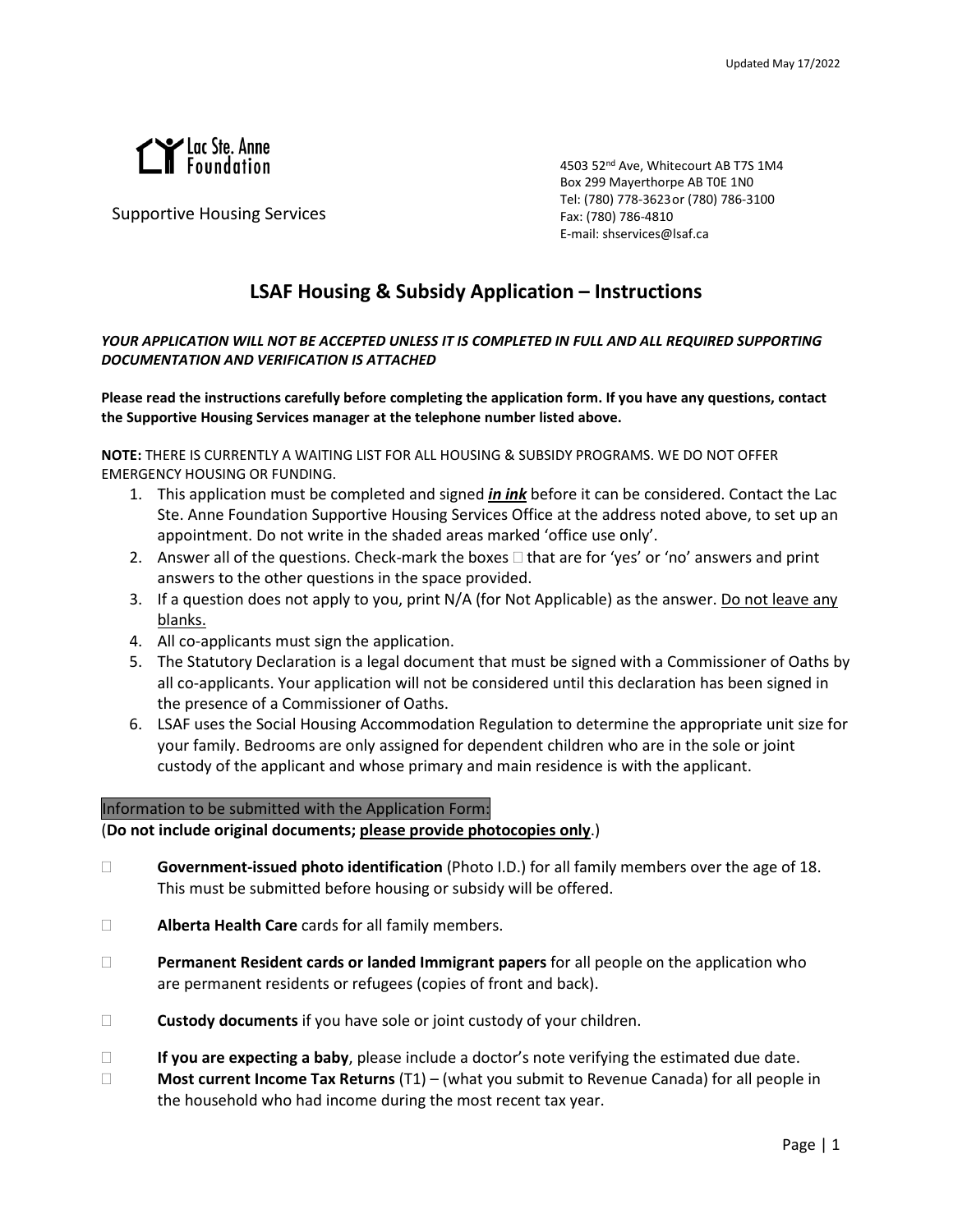- **Most current Notice of Assessment** (what Revenue Canada returns to you) (Contact Canada Revenue Agency at 1-800-959-8281 to request replacement documents if required.)
- **Proof of all income and money** that you or any of the people on the application, including children, presently receive from any source. This includes EI, AISH and Social Assistance. You may obtain a letter from your work, your Social Worker, Employment Insurance, Pension provider, etc. The letter must state the gross amount you receive per month (the amount before taxes or deductions). If you work the letter must state the number of hours you work per week and your rate of pay. Submit copies of your three (4) most recent pay stubs, benefit cheque stubs, or other documentation to verify your current income.
- **Three most recent bank statements** from **all** household bank accounts.
- **If you are self-employed or own your own business**, income may be verified by a financial statement and balance sheet for the most recent year ended. (NOTE: If you want to run a business out of your home, and you are applying for rental premises with LSAF, submit a letter requesting permission. In your letter, state the nature of the business, if there will be increased traffic to and from your home, and if you will be storing flammable or dangerous goods and/or equipment in the rental unit.)
- **Proof of full-time or part-time student status** for all family members 15 years of age or older who have income from any source and who go to school. Please indicate the program registered in and the expected graduation date. If funding is provided by Alberta Works Income Support, include a copy of the funding information.
- **If you own a house or property**, submit documents showing the value of the property. If to be sold, verify how much money you will receive after the sale. If the property is being foreclosed, submit a letter from your lawyer or bank as proof.
- **□ Notice to Vacate or Foreclosure papers** are required if you have been issued a notice to terminate your tenancy or have had your home foreclosed.
- **Current** landlord's name, address and telephone number.

 **Lease Agreement, Rent Receipts, and Notice of Rent Increase**: Please provide a copy of your current lease and three (3) months of rent receipts.

FINAL APPROVAL OF YOUR APPLICATION IS SUBJECT TO OBTAINING ACCEPTABLE LANDLORD AND/OR CREDIT REFERENCES WHERE APPLICABLE, AND TO OBTAINING UPDATED VERIFICATION OF INCOME SHOWING YOU STILL QUALIFY FOR THE PROGRAM(S) AT THE TIME A SUBSIDY OR HOUSING UNIT IS OFFERED, AND/OR AN ACCEPTABLE PERSONAL MEETING WITH THE BUILDING MANAGER OR LANDLORD, WHERE APPLICABLE.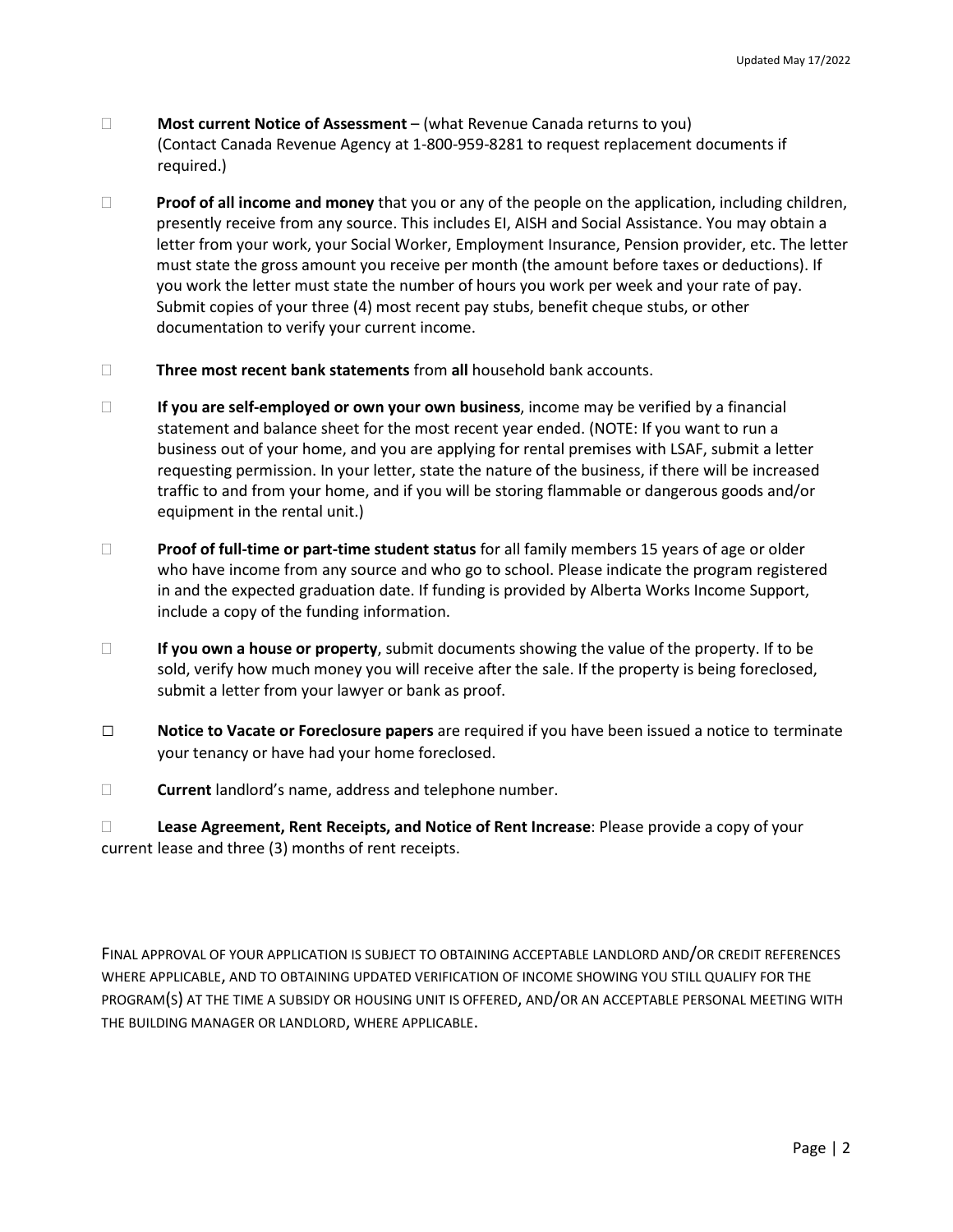# **LSAF HOUSING & SUBSIDY APPLICATION FORM**

| <b>Household Information</b>                                                                                                                                                                                                                                              |                                                                                    |
|---------------------------------------------------------------------------------------------------------------------------------------------------------------------------------------------------------------------------------------------------------------------------|------------------------------------------------------------------------------------|
| Your Name: ___<br>Middle Name<br>First Name<br>Last Name                                                                                                                                                                                                                  | <b>OFFICE USE ONLY</b>                                                             |
| Address where you currently live:                                                                                                                                                                                                                                         |                                                                                    |
| Postal Code<br>Mailing Address (if different from above):                                                                                                                                                                                                                 |                                                                                    |
| Postal Code<br>Work: $(\_\_)$<br>$\begin{tabular}{c}  \hline \textbf{Phone: Home} \hspace{1.5cm} \textcolor{red}{\textbf{\textcolor{blue}{\textbf{[1]}}}} \\ \hline \textbf{Cell} \hspace{1.5cm} \textcolor{blue}{\textbf{\textcolor{blue}{\textbf{[1]}}}} \end{tabular}$ |                                                                                    |
| ⊟ Female<br>Birth Date:<br>□ Male<br>Month Day<br>Year                                                                                                                                                                                                                    |                                                                                    |
| Marital Status:<br>□ Married/Adult Interdependent Relationship<br>$\Box$ Single<br>□ Divorced/Separated<br>□ Widowed                                                                                                                                                      | Dependents<br>1<br>3<br>$\overline{c}$<br>6                                        |
| Are you a full-time student? □ Yes □ No<br>Do you have an income from any source? □ Yes □ No                                                                                                                                                                              | 3<br>9<br>4<br>12<br>5<br>15<br>6<br>18<br>$\overline{7}$<br>21<br>8 or more<br>24 |
| Below list all the people who will be living with you (including children,<br>spouse and/or live-in aide, if applicable)                                                                                                                                                  |                                                                                    |
| <b>Name:</b><br>First Name<br>First Name<br><b>Middle Name</b>                                                                                                                                                                                                            |                                                                                    |
| Last Name<br>Birth Date: <u>Year / Month Day</u> Social Insurance Number: _________________________<br>Year Month Day                                                                                                                                                     |                                                                                    |
| Relationship to you: [2] spouse/adult interdependent partner [2] son [2] daughter [2] live-in aide                                                                                                                                                                        |                                                                                    |
| $\Box$ other $\Box$<br>Are they a Canadian citizen? $\Box$ Yes $\Box$ No<br>If no, are they a Permanent Resident? □ Yes □ No                                                                                                                                              |                                                                                    |
| Do they go to school full-time? □ Yes □ No<br>Do they have an income (any source)? $\Box$ Yes $\Box$ No                                                                                                                                                                   |                                                                                    |
| Name:<br><b>First Name</b><br><b>Middle Name</b><br>Last Name                                                                                                                                                                                                             | Do your children live<br>with you continuously?                                    |
| Social Insurance Number: Social Insurance Number:<br>Birth Date:<br>Year Month Day                                                                                                                                                                                        | $\Box$ Yes<br>$\Box$ No<br>If no, please explain:                                  |
| Relationship to you: [2] spouse/adult interdependent partner [2] son [2] daughter [2] live-in aide<br>$\Box$ other                                                                                                                                                        |                                                                                    |
| $\Box$ No<br>Are they a Canadian citizen? $\Box$ Yes<br>If no, are they a Permanent Resident? □ Yes □ No                                                                                                                                                                  |                                                                                    |
| Do they go to school full-time? $\Box$ Yes $\Box$ No<br>Do they have an income (any source)? $\Box$ Yes $\Box$ No                                                                                                                                                         |                                                                                    |
| Name:<br><b>First Name</b><br>Middle Name<br>Last Name                                                                                                                                                                                                                    | Bedrooms are only<br>assigned for children for<br>whom you have full or            |
| Social Insurance Number: _______________________<br>Birth Date: _____<br>Year Month<br>Day                                                                                                                                                                                | joint custody and whose<br>primary, main residence                                 |
| Relationship to you: $\square$ spouse/adult interdependent partner $\square$ son $\square$ daughter $\square$ live-in aide<br>$\Box$ other                                                                                                                                | is with you.                                                                       |
| $\Box$ No<br>If no, are they a Permanent Resident? □ Yes □ No<br>Are they a Canadian citizen? DYes                                                                                                                                                                        |                                                                                    |
| Do they go to school full-time? $\Box$ Yes $\Box$ No<br>Do they have an income (any source)? $\Box$ Yes $\Box$ No                                                                                                                                                         |                                                                                    |
| (Use the back of this page or a separate sheet of paper if more space is required.)                                                                                                                                                                                       | $D_{200}$   2                                                                      |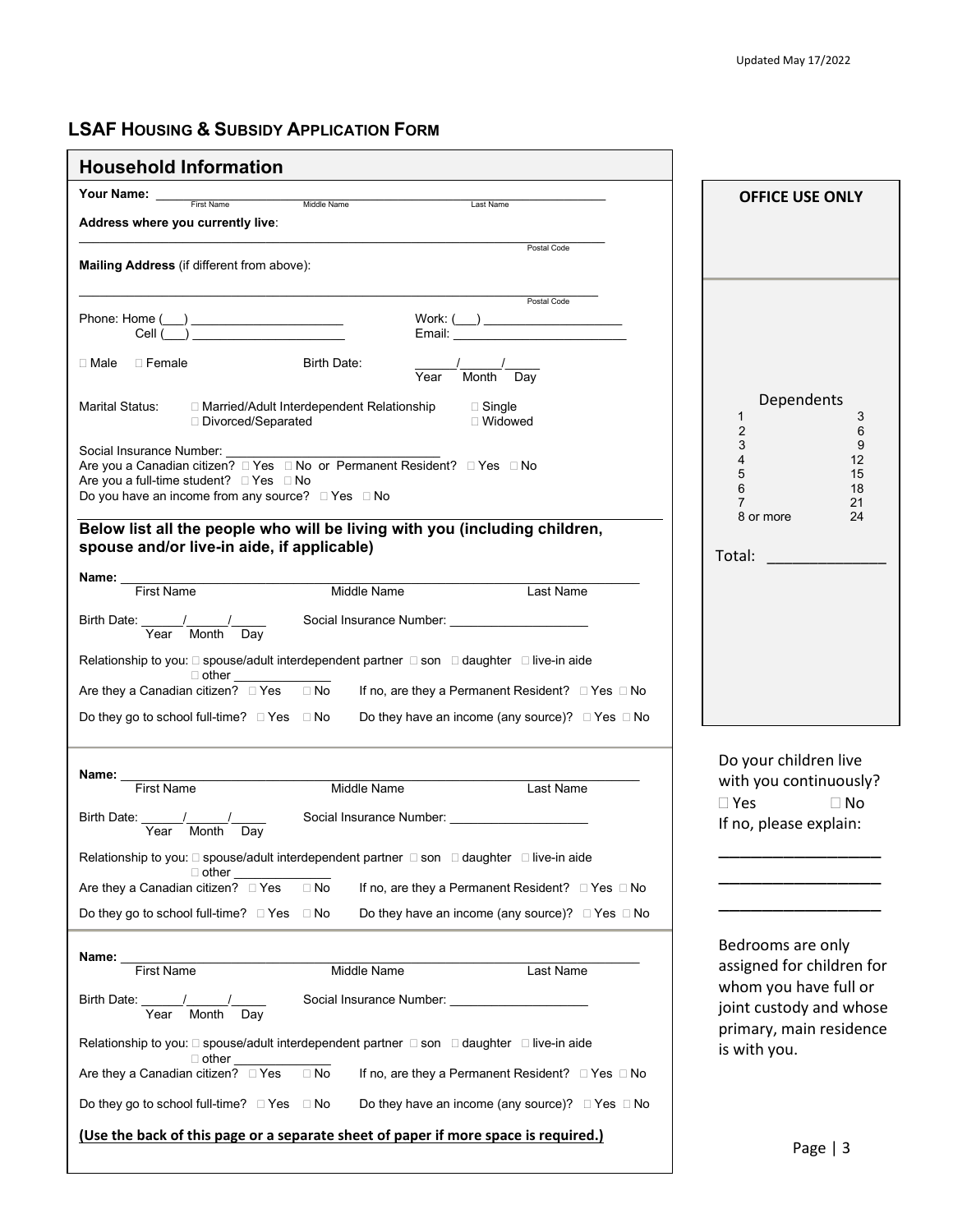| <b>Income Information</b><br>(ALL Income from ALL sources for ALL household members must be declared)                                                                                                                                                                                                                                                                                                                                                                                                                                                                                                                                                                          | Updated May 17/2022                                          |
|--------------------------------------------------------------------------------------------------------------------------------------------------------------------------------------------------------------------------------------------------------------------------------------------------------------------------------------------------------------------------------------------------------------------------------------------------------------------------------------------------------------------------------------------------------------------------------------------------------------------------------------------------------------------------------|--------------------------------------------------------------|
| If you or another household member is employed, complete this<br>section:                                                                                                                                                                                                                                                                                                                                                                                                                                                                                                                                                                                                      |                                                              |
|                                                                                                                                                                                                                                                                                                                                                                                                                                                                                                                                                                                                                                                                                |                                                              |
| Phone Number: ( )                                                                                                                                                                                                                                                                                                                                                                                                                                                                                                                                                                                                                                                              | <b>OFFICE USE ONLY</b>                                       |
|                                                                                                                                                                                                                                                                                                                                                                                                                                                                                                                                                                                                                                                                                |                                                              |
|                                                                                                                                                                                                                                                                                                                                                                                                                                                                                                                                                                                                                                                                                | Income Thresholds                                            |
| Paid: $\square$ weekly $\square$ bi-weekly $\square$ semi-monthly $\square$ monthly                                                                                                                                                                                                                                                                                                                                                                                                                                                                                                                                                                                            | <b>Whitecourt Area</b>                                       |
|                                                                                                                                                                                                                                                                                                                                                                                                                                                                                                                                                                                                                                                                                | Bedroom Maximum<br>Maximum<br>Monthly<br>Count<br>Annual     |
|                                                                                                                                                                                                                                                                                                                                                                                                                                                                                                                                                                                                                                                                                | Income<br>Income                                             |
|                                                                                                                                                                                                                                                                                                                                                                                                                                                                                                                                                                                                                                                                                | \$2,833<br>\$34,000<br>1 bed                                 |
|                                                                                                                                                                                                                                                                                                                                                                                                                                                                                                                                                                                                                                                                                | 2 bed<br>\$3,458<br>\$41,500<br>\$4,083<br>\$49,000<br>3 bed |
|                                                                                                                                                                                                                                                                                                                                                                                                                                                                                                                                                                                                                                                                                | $4+$ bed<br>\$4,750<br>\$57,000                              |
|                                                                                                                                                                                                                                                                                                                                                                                                                                                                                                                                                                                                                                                                                |                                                              |
| Salary: \$____________ per __________ (hour or month). Hours per week: _________                                                                                                                                                                                                                                                                                                                                                                                                                                                                                                                                                                                               | <b>Income Thresholds</b>                                     |
| Paid: $\square$ weekly $\square$ bi-weekly $\square$ semi-monthly $\square$ monthly                                                                                                                                                                                                                                                                                                                                                                                                                                                                                                                                                                                            | Mayerthorpe/Onoway Areas<br>Bedroom Maximum<br>Maximum       |
| <b>Other Income</b>                                                                                                                                                                                                                                                                                                                                                                                                                                                                                                                                                                                                                                                            | Monthly<br>Count<br>Annual                                   |
| Amount per month<br>Name(s) of Person(s)<br>receiving income                                                                                                                                                                                                                                                                                                                                                                                                                                                                                                                                                                                                                   | Income<br>Income                                             |
| □ Child/Spousal Support<br>$\frac{1}{2}$                                                                                                                                                                                                                                                                                                                                                                                                                                                                                                                                                                                                                                       | \$3,167<br>\$38,000<br>1 bed                                 |
| $\Box$ AISH<br>$\frac{1}{2}$<br><u> 2000 - Johann John Harry Harry Harry Harry Harry Harry Harry Harry Harry Harry Harry Harry Harry Harry Harry Harry Harry Harry Harry Harry Harry Harry Harry Harry Harry Harry Harry Harry Harry Harry Harry Harry Harry Har</u>                                                                                                                                                                                                                                                                                                                                                                                                           | \$3,625<br>2 bed<br>\$43,500<br>\$3,667<br>\$44,000<br>3 bed |
| □ Income Support/Alberta Works<br>$\frac{1}{2}$                                                                                                                                                                                                                                                                                                                                                                                                                                                                                                                                                                                                                                | \$5,167<br>\$62,000<br>4+ bed                                |
| $\Box$ WCB<br>$\frac{1}{2}$                                                                                                                                                                                                                                                                                                                                                                                                                                                                                                                                                                                                                                                    |                                                              |
| $\Box$ CPP<br>$\frac{1}{2}$                                                                                                                                                                                                                                                                                                                                                                                                                                                                                                                                                                                                                                                    | Updated: May 17, 2022                                        |
| $\Box$ OAS<br>$$\overbrace{\hspace{2.5cm}}$                                                                                                                                                                                                                                                                                                                                                                                                                                                                                                                                                                                                                                    |                                                              |
| □ Alberta Seniors Benefit<br>$$\overbrace{\hspace{2.5cm}}$                                                                                                                                                                                                                                                                                                                                                                                                                                                                                                                                                                                                                     |                                                              |
| □ Company/Group Pension<br>$\frac{1}{2}$<br><u> The Common State of the Common State of the Common State of the Common State of the Common State of the Common State of the Common State of the Common State of the Common State of the Common State of the Common State of </u><br>□ RRSP/RRIF Withdrawals<br>$\frac{1}{2}$                                                                                                                                                                                                                                                                                                                                                   | Total Income for Eligibility:                                |
| $\Box$ Tips                                                                                                                                                                                                                                                                                                                                                                                                                                                                                                                                                                                                                                                                    |                                                              |
| □ El Benefits<br><u> 1989 - Andrea State</u>                                                                                                                                                                                                                                                                                                                                                                                                                                                                                                                                                                                                                                   |                                                              |
| □ Student Funding Grants<br>\$                                                                                                                                                                                                                                                                                                                                                                                                                                                                                                                                                                                                                                                 |                                                              |
| *If you checked student funding, please describe:                                                                                                                                                                                                                                                                                                                                                                                                                                                                                                                                                                                                                              |                                                              |
| □ CPP Death Benefits<br>\$                                                                                                                                                                                                                                                                                                                                                                                                                                                                                                                                                                                                                                                     |                                                              |
| \$<br>□ Self-employment<br><u> 1989 - Johann John Stone, meil in der Stone aus der Stone aus der Stone aus der Stone aus der Stone aus der S</u>                                                                                                                                                                                                                                                                                                                                                                                                                                                                                                                               |                                                              |
| (□ Taxi driver or □ other - please describe: ___________________________________                                                                                                                                                                                                                                                                                                                                                                                                                                                                                                                                                                                               |                                                              |
| □ Lump-sum Insurance Settlement<br>$\frac{1}{2}$ , and the set of the set of the set of the set of the set of the set of the set of the set of the set of the set of the set of the set of the set of the set of the set of the set of the set of the set of the set                                                                                                                                                                                                                                                                                                                                                                                                           |                                                              |
| □ Resettlement Assistance (RAP)<br>$\frac{1}{2}$                                                                                                                                                                                                                                                                                                                                                                                                                                                                                                                                                                                                                               | Adjusted Income for Rent<br>Calculation:                     |
| □ Lump-sum Inheritance<br>$\frac{1}{2}$ $\frac{1}{2}$ $\frac{1}{2}$ $\frac{1}{2}$ $\frac{1}{2}$ $\frac{1}{2}$ $\frac{1}{2}$ $\frac{1}{2}$ $\frac{1}{2}$ $\frac{1}{2}$ $\frac{1}{2}$ $\frac{1}{2}$ $\frac{1}{2}$ $\frac{1}{2}$ $\frac{1}{2}$ $\frac{1}{2}$ $\frac{1}{2}$ $\frac{1}{2}$ $\frac{1}{2}$ $\frac{1}{2}$ $\frac{1}{2}$ $\frac{1}{2}$<br><u> 1989 - Johann Harry Harry Harry Harry Harry Harry Harry Harry Harry Harry Harry Harry Harry Harry Harry Harry Harry Harry Harry Harry Harry Harry Harry Harry Harry Harry Harry Harry Harry Harry Harry Harry Harry Harry Ha</u><br>□ Foreign Country income                                                              |                                                              |
| $\frac{1}{2}$ $\frac{1}{2}$ $\frac{1}{2}$ $\frac{1}{2}$ $\frac{1}{2}$ $\frac{1}{2}$ $\frac{1}{2}$ $\frac{1}{2}$ $\frac{1}{2}$ $\frac{1}{2}$ $\frac{1}{2}$ $\frac{1}{2}$ $\frac{1}{2}$ $\frac{1}{2}$ $\frac{1}{2}$ $\frac{1}{2}$ $\frac{1}{2}$ $\frac{1}{2}$ $\frac{1}{2}$ $\frac{1}{2}$ $\frac{1}{2}$ $\frac{1}{2}$<br>$\frac{1}{2}$ $\frac{1}{2}$ $\frac{1}{2}$ $\frac{1}{2}$ $\frac{1}{2}$ $\frac{1}{2}$ $\frac{1}{2}$ $\frac{1}{2}$ $\frac{1}{2}$ $\frac{1}{2}$ $\frac{1}{2}$ $\frac{1}{2}$ $\frac{1}{2}$ $\frac{1}{2}$ $\frac{1}{2}$ $\frac{1}{2}$ $\frac{1}{2}$ $\frac{1}{2}$ $\frac{1}{2}$ $\frac{1}{2}$ $\frac{1}{2}$ $\frac{1}{2}$<br>□ Other:________________________ |                                                              |
|                                                                                                                                                                                                                                                                                                                                                                                                                                                                                                                                                                                                                                                                                |                                                              |
| (Including, but not limited to, oil royalties, commissions, bonuses, tips, lump sum insurance or<br>employment settlements, structured settlements, annuities, inheritances, family or church assistance,<br>rental revenue, investment income, etc.)                                                                                                                                                                                                                                                                                                                                                                                                                          |                                                              |
| *If you checked 'Other', please describe:                                                                                                                                                                                                                                                                                                                                                                                                                                                                                                                                                                                                                                      |                                                              |
|                                                                                                                                                                                                                                                                                                                                                                                                                                                                                                                                                                                                                                                                                |                                                              |
|                                                                                                                                                                                                                                                                                                                                                                                                                                                                                                                                                                                                                                                                                |                                                              |
|                                                                                                                                                                                                                                                                                                                                                                                                                                                                                                                                                                                                                                                                                |                                                              |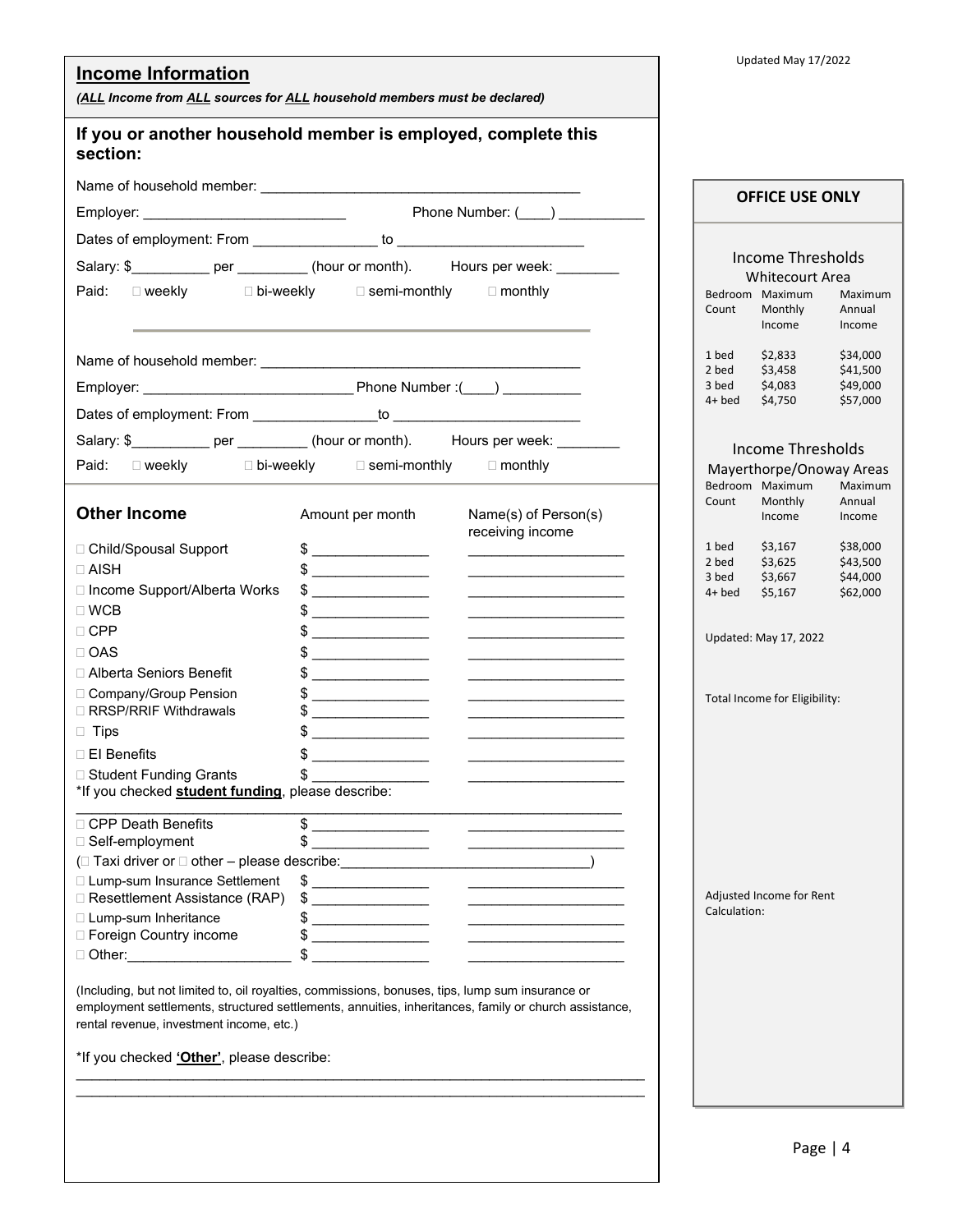| <b>Rental History Information</b>                                                                                                                                   |                                                                                                                                                                                                                                |
|---------------------------------------------------------------------------------------------------------------------------------------------------------------------|--------------------------------------------------------------------------------------------------------------------------------------------------------------------------------------------------------------------------------|
| List all addresses for the past two (2) years minimum and landlord names,<br>addresses and phone numbers.                                                           | <b>OFFICE USE ONLY</b>                                                                                                                                                                                                         |
|                                                                                                                                                                     | Rent to Income                                                                                                                                                                                                                 |
|                                                                                                                                                                     | $0 - 30\%$<br>0                                                                                                                                                                                                                |
| □ Rent or □ Mortgage: \$<br>□ Per month<br>(If you own your own home, mortgage documents, assessed value of property, foreclosure<br>papers, etc. will be required) | 3<br>$31 - 35\%$<br>6<br>$36 - 40\%$<br>9<br>$40 - 45%$<br>$46 - 50\%$<br>12<br>$51 - 55\%$<br>15                                                                                                                              |
| Is this room & board? $\Box$ Yes $\Box$ No<br>If yes, how much do you pay for room only? \$__________ per month                                                     | $56 - 60\%$<br>18<br>61% or more<br>21                                                                                                                                                                                         |
| Utilities included in your rent: D Power D Heat D Water                                                                                                             | Total: ___________                                                                                                                                                                                                             |
| Type of housing:<br>□ Rooming House □ Group Home<br>□ Shelter □ Motel/hotel<br>□ Living with friends or family (shared)                                             |                                                                                                                                                                                                                                |
|                                                                                                                                                                     | Utility Responsibility                                                                                                                                                                                                         |
| Number of bedrooms you and your family occupy: ___________                                                                                                          | <b>Power</b><br>$\mathbf{1}$<br>Heat<br>$\mathbf{1}$                                                                                                                                                                           |
| from $\frac{1}{\text{(move in date)}}$ to $\frac{1}{\text{(move out date/present)}}$<br>Dates of occupancy:                                                         | Water<br>$\mathbf{1}$                                                                                                                                                                                                          |
| Landlord Information:                                                                                                                                               | Total: The Contract of the Contract of the Contract of the Contract of the Contract of the Contract of the Contract of the Contract of the Contract of the Contract of the Contract of the Contract of the Contract of the Con |
| Address<br>Name                                                                                                                                                     |                                                                                                                                                                                                                                |
| Phone number                                                                                                                                                        |                                                                                                                                                                                                                                |
| Reason for moving, if applicable:                                                                                                                                   | Shared<br>Accommodation                                                                                                                                                                                                        |
|                                                                                                                                                                     | 3                                                                                                                                                                                                                              |
|                                                                                                                                                                     | <b>Total:</b> Total:                                                                                                                                                                                                           |
|                                                                                                                                                                     |                                                                                                                                                                                                                                |
|                                                                                                                                                                     |                                                                                                                                                                                                                                |
| Reason for moving:                                                                                                                                                  | Overcrowding                                                                                                                                                                                                                   |
| Landlord Information:                                                                                                                                               | Extra Bedrooms<br>Required<br>$\mathbf{1}$<br>3                                                                                                                                                                                |
| Address<br>Name                                                                                                                                                     | $2^{\circ}$<br>6<br>3<br>9                                                                                                                                                                                                     |
| <u>.</u>                                                                                                                                                            | 12<br>$4+$                                                                                                                                                                                                                     |
| Phone number<br>(Use the back of this page or a separate sheet of paper if more space is required.)                                                                 | Total: ____________                                                                                                                                                                                                            |
|                                                                                                                                                                     |                                                                                                                                                                                                                                |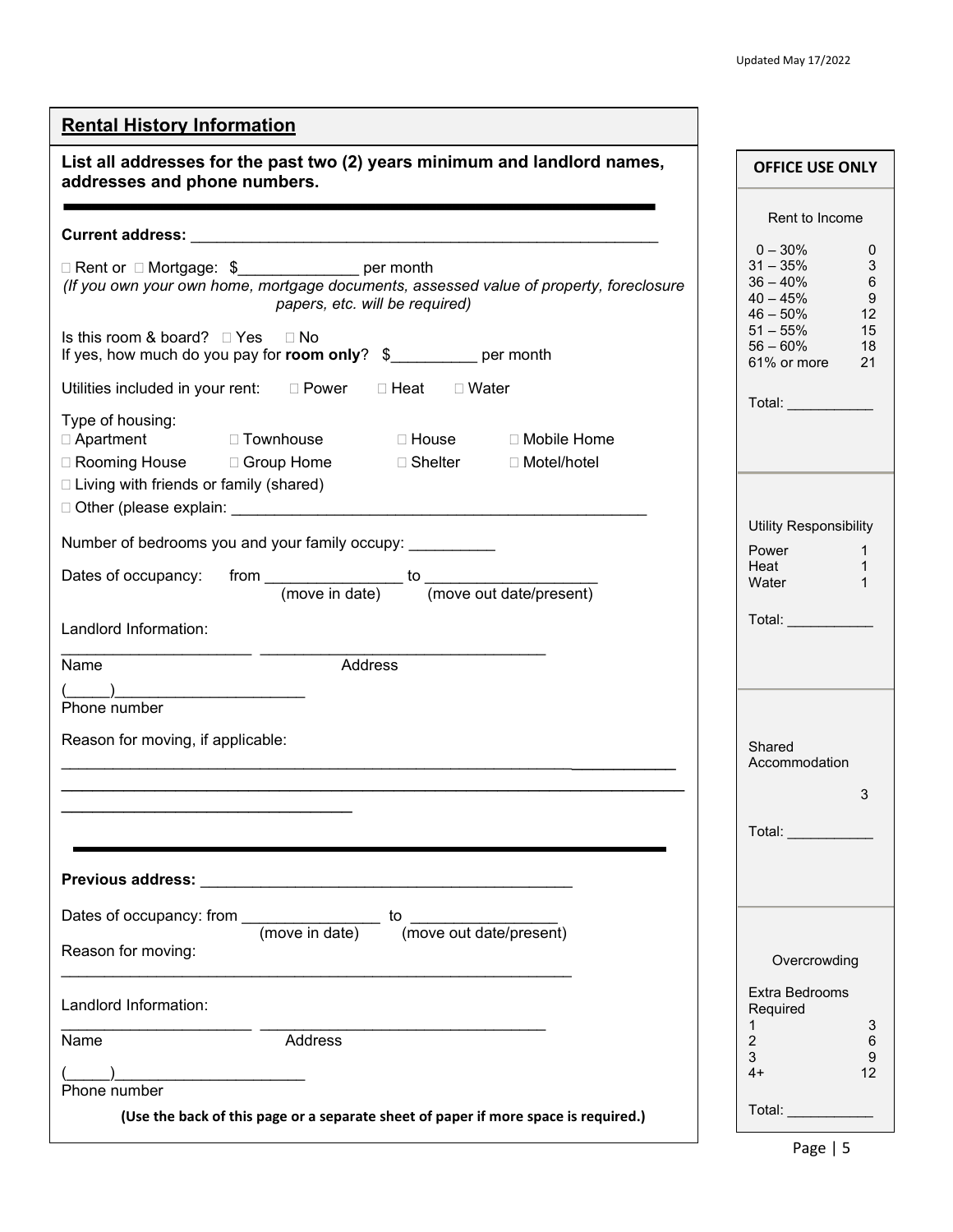| <b>Other Information</b>                                                                                                                                                                  |                                                                                                                                                                                                                               |
|-------------------------------------------------------------------------------------------------------------------------------------------------------------------------------------------|-------------------------------------------------------------------------------------------------------------------------------------------------------------------------------------------------------------------------------|
| Have you or anyone on the application previously applied with Lac Ste. Anne Foundation<br>(LSAF)?<br>$\Box$ Yes<br>$\square$ No                                                           |                                                                                                                                                                                                                               |
| Have you or anyone on the application rented from or received a rent subsidy from LSAF?                                                                                                   | <b>OFFICE USE ONLY</b>                                                                                                                                                                                                        |
| $\square$ No<br>$\Box$ Yes<br>If you checked "yes", please state the address and when you lived there:                                                                                    | Ex-tenant file program:                                                                                                                                                                                                       |
|                                                                                                                                                                                           |                                                                                                                                                                                                                               |
| Have you or anyone on the application previously rented from any other Housing Management                                                                                                 | Arrears:<br>\$                                                                                                                                                                                                                |
| Do you or any member of your household have a mental illness or physical disability?<br>$\Box$ Yes $\Box$ No                                                                              | Amount owing to:                                                                                                                                                                                                              |
|                                                                                                                                                                                           | Landlord<br>$\Box$                                                                                                                                                                                                            |
| Can they live independently? □ Yes □ No                                                                                                                                                   | $\Box$<br><b>LSAF</b>                                                                                                                                                                                                         |
| If no, describe the support services they require:                                                                                                                                        | $\Box$<br>Other<br>Management                                                                                                                                                                                                 |
|                                                                                                                                                                                           | Body                                                                                                                                                                                                                          |
| Are you expecting any changes to your family size (i.e. someone moving in or out, birth of a<br>baby, etc.)?<br>□ Yes □ No If yes, please explain:                                        |                                                                                                                                                                                                                               |
| When will the change occur?                                                                                                                                                               |                                                                                                                                                                                                                               |
| (If you are expecting the birth of a baby, please provide a doctor's letter stating the estimated due date)                                                                               |                                                                                                                                                                                                                               |
| Is wheelchair or scooter access required?<br><u> </u> I Yes<br>$\Box$ No<br>If yes, please provide a doctor's letter.                                                                     |                                                                                                                                                                                                                               |
| If someone in your family uses a wheelchair or scooter, is your housing accessible for them?<br>$\Box$ Not needed<br>$\Box$ Yes<br>$\Box$ No                                              | Accessibility<br>12                                                                                                                                                                                                           |
| Accommodation Detrimental to Health: Is your housing unsafe or does it cause health problems<br>(detrimental to health) for anyone?<br>$\Box$ Yes<br>$\Box$ No<br>If yes, please explain: | Total: with the control of the control of the control of the control of the control of the control of the control of the control of the control of the control of the control of the control of the control of the control of |
| (Please provide statement from Alberta Health Services)                                                                                                                                   | Housing Detrimental to                                                                                                                                                                                                        |
| <b>Pest Infestations:</b> □ Bedbugs □ Cockroaches □ Mice □ None                                                                                                                           | Health<br>10                                                                                                                                                                                                                  |
|                                                                                                                                                                                           |                                                                                                                                                                                                                               |
| $\Box$ Yes<br>$\Box$ No<br>Do you own a pet?                                                                                                                                              |                                                                                                                                                                                                                               |
| If yes, what kind and how many? _                                                                                                                                                         | Page $  6$                                                                                                                                                                                                                    |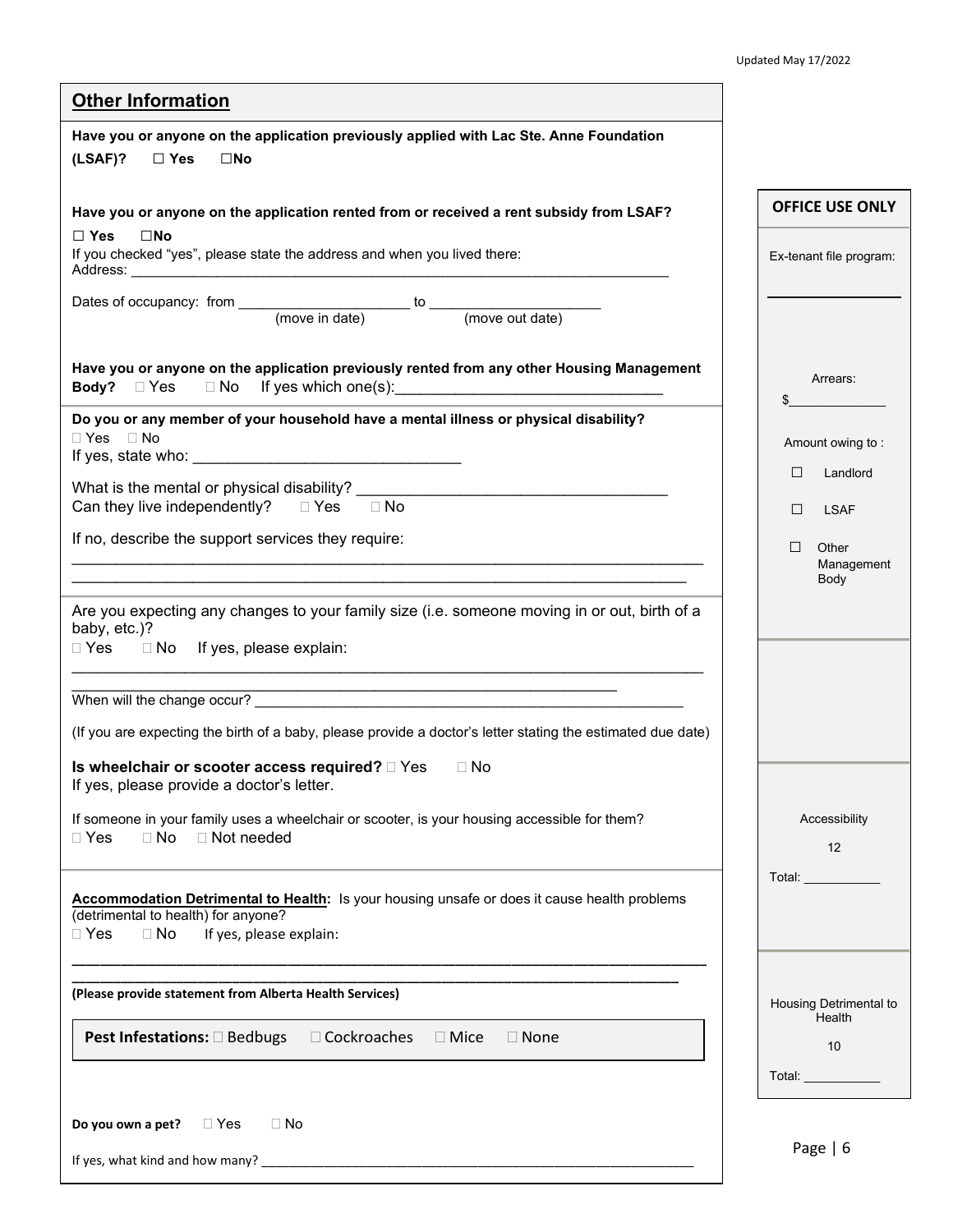| <b>Assets</b>                                                                                                                                                                                                                                                                                                                                       | (Include most recent 3 months of bank statements)                                                                                                                                                                                                                                                                                                                                                                                       |                                                                           |
|-----------------------------------------------------------------------------------------------------------------------------------------------------------------------------------------------------------------------------------------------------------------------------------------------------------------------------------------------------|-----------------------------------------------------------------------------------------------------------------------------------------------------------------------------------------------------------------------------------------------------------------------------------------------------------------------------------------------------------------------------------------------------------------------------------------|---------------------------------------------------------------------------|
| Assets and money of all<br><b>Household members</b>                                                                                                                                                                                                                                                                                                 | <b>Total Amount/Value</b>                                                                                                                                                                                                                                                                                                                                                                                                               |                                                                           |
| Cash on hand<br>Money in Bank<br>Stocks, Bonds, GICs<br><b>RRSPs/TFSAs</b><br>Other investments<br>(Including foreign sources)<br>*TFSA exempted from assets<br><b>Vehicle</b> (Use the back of this page if more space is needed)<br>Do you own a vehicle? □ Yes □ No<br>Do you lease a vehicle? □ Yes □ No<br>When does your lease expire? ______ | $\frac{1}{2}$<br>$\frac{1}{2}$<br>$\frac{1}{2}$<br>$\frac{1}{2}$<br>$\begin{picture}(20,20) \put(0,0){\vector(1,0){100}} \put(15,0){\vector(1,0){100}} \put(15,0){\vector(1,0){100}} \put(15,0){\vector(1,0){100}} \put(15,0){\vector(1,0){100}} \put(15,0){\vector(1,0){100}} \put(15,0){\vector(1,0){100}} \put(15,0){\vector(1,0){100}} \put(15,0){\vector(1,0){100}} \put(15,0){\vector(1,0){100}} \put(15,0){\vector(1,0){100}} \$ | <b>OFFICE USE ONLY</b><br>Assets<br>Limit \$25,000<br>Total: ____________ |
| $\qquad \qquad \bullet$<br>Value of vehicle<br>Vehicle description<br>Outstanding balance on loan \$                                                                                                                                                                                                                                                | (Year/Month/Date)<br>Year: ___________ Make: __________ Model: ___________Trim/Style: <del>__________</del> Trim/Style:<br>Provide copies of any lease or loan agreements for any of the above<br>vehicle(s) to show outstanding balance owing                                                                                                                                                                                          |                                                                           |
| <b>Home or Property</b><br>Address or legal land description:                                                                                                                                                                                                                                                                                       | Value: $\frac{1}{2}$                                                                                                                                                                                                                                                                                                                                                                                                                    |                                                                           |
|                                                                                                                                                                                                                                                                                                                                                     |                                                                                                                                                                                                                                                                                                                                                                                                                                         |                                                                           |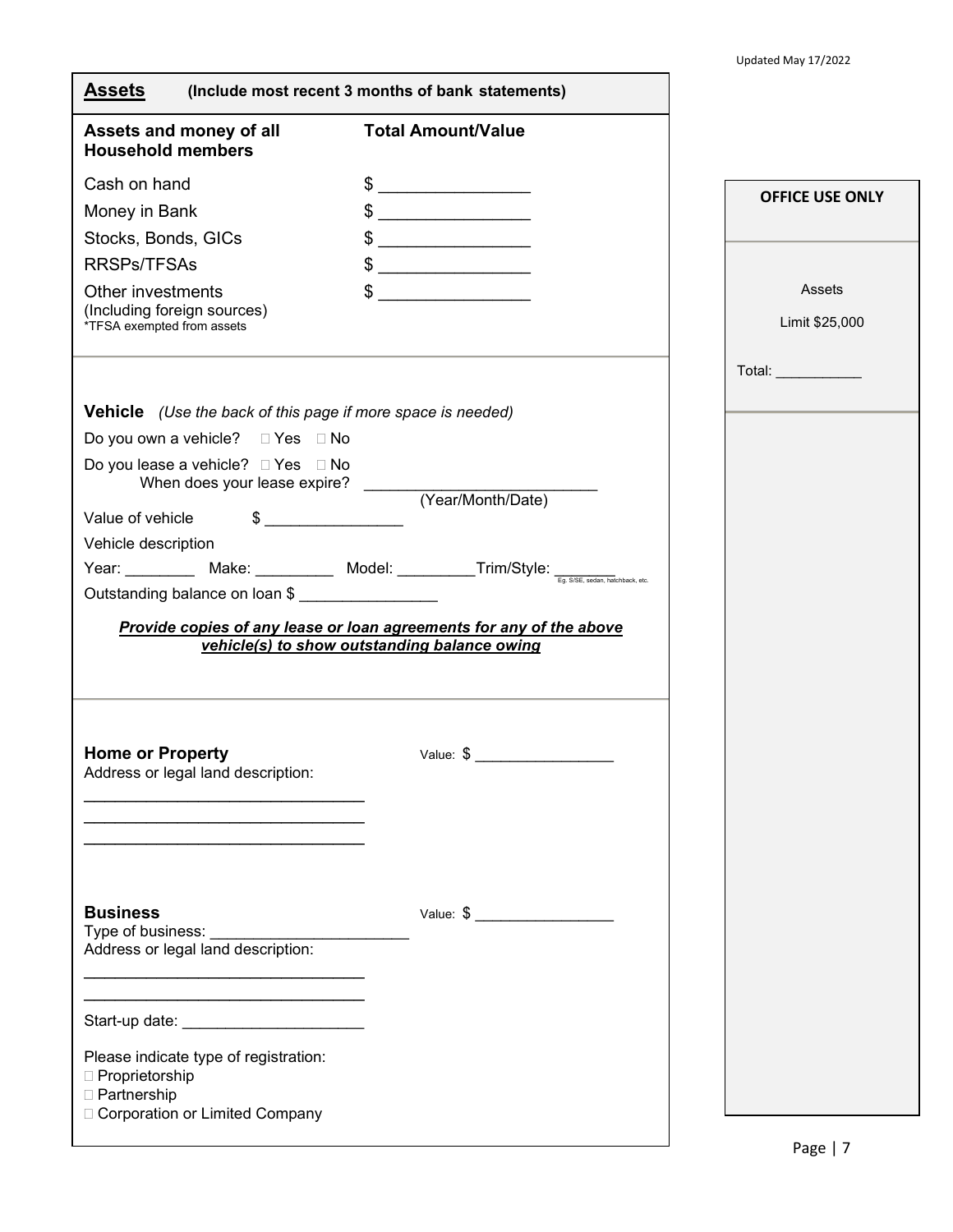| Why are you applying for housing or subsidy?                                                                                                                                                                                                                                                                                                                                                                                                                       |                                                                                                                    |
|--------------------------------------------------------------------------------------------------------------------------------------------------------------------------------------------------------------------------------------------------------------------------------------------------------------------------------------------------------------------------------------------------------------------------------------------------------------------|--------------------------------------------------------------------------------------------------------------------|
|                                                                                                                                                                                                                                                                                                                                                                                                                                                                    | <b>OFFICE USE ONLY</b>                                                                                             |
| <b>Special Circumstances</b>                                                                                                                                                                                                                                                                                                                                                                                                                                       | Emergency                                                                                                          |
| <b>Emergency Situation/Family Violence:</b> (*must be able to live independently with<br>community based services)<br>□ Leaving abusive partner □ Homeless<br>$\Box$ Fire<br>$\Box$ Home condemned (Provide proof from Aspen Health) $\Box$ Living in shelter, hotel or motel                                                                                                                                                                                      | 15<br>Total: ____________                                                                                          |
| □ Discharge from hospital, group home or other institution                                                                                                                                                                                                                                                                                                                                                                                                         | Eviction:                                                                                                          |
| Eviction: *No points awarded for breach of lease.<br>□ Notice to Vacate or Foreclosure (please provide copy)                                                                                                                                                                                                                                                                                                                                                       | 15<br>Total: ___________                                                                                           |
| Housing First Graduate: (please provide proof)                                                                                                                                                                                                                                                                                                                                                                                                                     | Housing First Graduate:<br>15                                                                                      |
| <b>Emergency Contacts - two names required with all information</b>                                                                                                                                                                                                                                                                                                                                                                                                | Total: ___________                                                                                                 |
| Name:<br>the control of the control of the control of the control of the control of the control of the control of the control of the control of the control of the control of the control of the control of the control of the control<br>Address:<br>the control of the control of the control of the control of the control of the control of<br>Phone Number: (_____) ___________________<br>Relationship:<br><u> 2000 - Johann John Harry Hermer (d. 1982)</u> | <b>TOTAL SCORE:</b>                                                                                                |
| Name:<br>Address:<br>the control of the control of the control of the control of the control of the control of the control of the control of the control of the control of the control of the control of the control of the control of the control<br>the control of the control of the control of the control of the control of the control of<br>Phone Number: (_____) _________________                                                                         | Scored by:<br>Date:                                                                                                |
| Relationship:<br><u> 1989 - Johann John Stein, market fan it fjort fan it fjort fan it fjort fan it fjort fan it fjort fan it fjort fan it fjort fan it fjort fan it fjort fan it fjort fan it fjort fan it fjort fan it fjort fan it fjort fan i</u><br>If you have a support worker, CLiP worker or Home Care worker, please provide<br>their name, phone number and agency:<br>Phone Number: (_____) ____________________                                       | <b>Priority Review Committee</b><br>Approved for waitlist<br>П<br>Denied<br>П<br>Date: <u>____________________</u> |
| If you need an interpreter, please provide their contact information:<br>Name:                                                                                                                                                                                                                                                                                                                                                                                     |                                                                                                                    |
| (Your interpreter must be 18 years of age or older so that they can sign an<br>affidavit.)                                                                                                                                                                                                                                                                                                                                                                         | Page $ 8$                                                                                                          |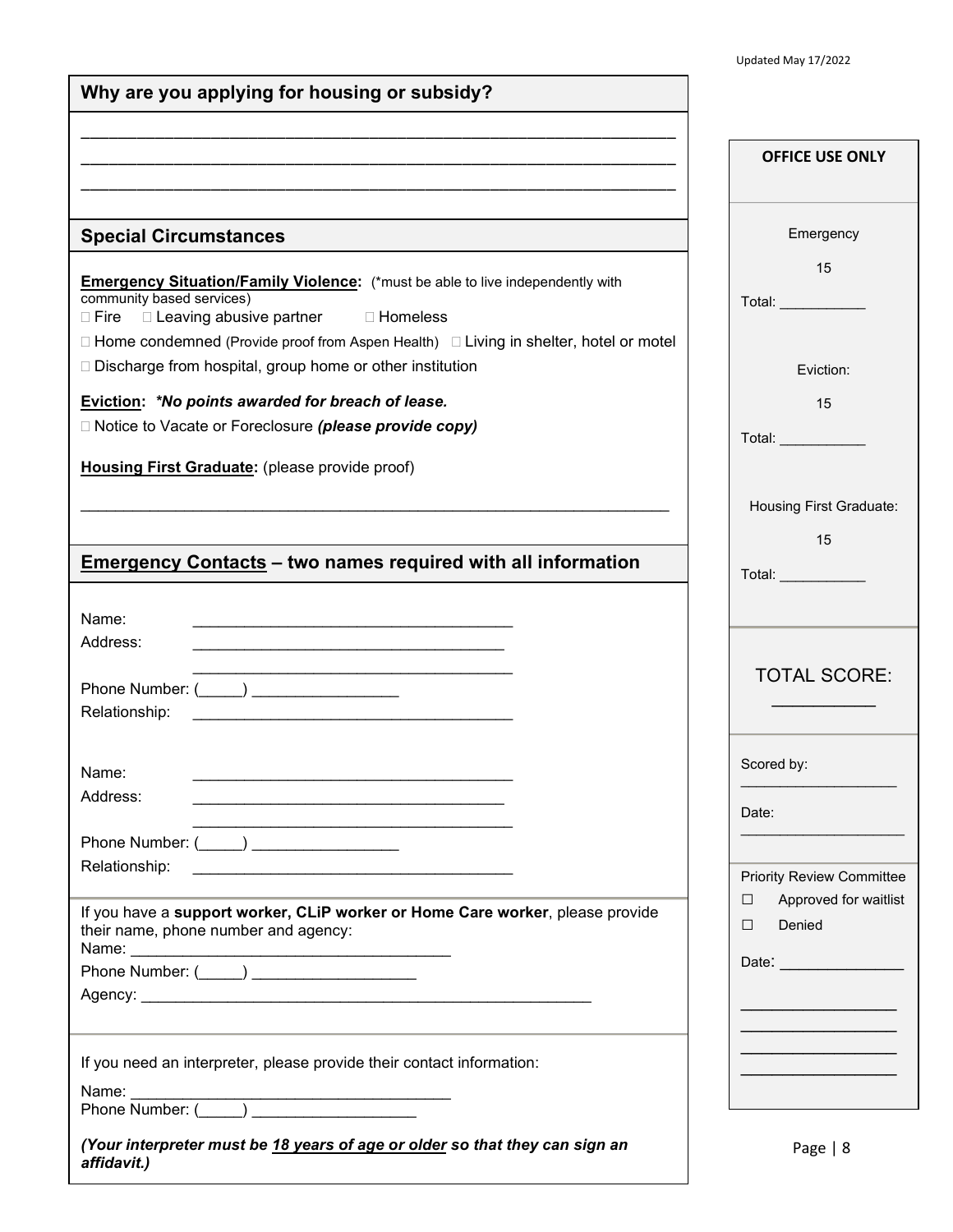# Lac Ste. Anne<br>Internation

#### **LAC STE. ANNE FOUNDATION SUPPORTIVE HOUSING SERVICES**

4503 52nd Ave, Whitecourt, AB T7S 1M4 Box 299 Mayerthorpe, AB T0E 1N0 Tel: (780) 778-3623 or (780) 786-3100 Fax: (780) 786-4810

# **Authorization and Consent to Release Information**

Personal information, including information about gross household income, incomes of individual members of the household, assets of the household, and characteristics and composition of the household, is required, under the *Alberta Housing Act*, to assess the household's eligibility for the rentgeared-to-income programs, to determine the type and size of housing unit required, and to determine priority for the waiting list. Information is protected by the privacy provisions of the *Freedom of Information and Protection of Privacy Act*. Questions regarding the collection of personal information may be directed to the Supportive Housing Services Manager at the address and telephone number listed above.

#### **I (We) agree to:**

- *Notify Lac Ste. Anne Foundation immediately, in writing, of all changes in my address, telephone number, amount, source, or allocation of your household income, household composition, assets, or rent from this day forward as changes occur; and annually upon request of the Lac Ste. Anne Foundation.*

#### **I (We) understand that:**

-this application does not constitute an agreement on the part of Lac Ste. Anne Foundation or its agents to provide me with rental accommodation.

-Lac Ste. Anne Foundation may withdraw, revoke or cancel my application for housing without penalty or liability for damage or otherwise, any acceptance or approval of this application previously made or given.

-all information provided herein or in the future is subject to audit/investigation. Failure to provide information requested for income verification (auditing) purposes will result in cancellation of the application or termination of any agreements.

-discovery of false, misleading, or incomplete information/documentation on this application or any future document provided to Lac Ste. Anne Foundation to determine my(our) eligibility for rental accommodation or rent subsidy or to calculate my(our) benefit of rent-geared to income, may result in recovery action, criminal charges and termination of the agreement.

## **I (We) authorize**:

-Lac Ste. Anne Foundation or its designate and any other agency to release and exchange any information and documents deemed necessary to verify information regarding my(our) household composition, household circumstances, income, assets, employment or current and previous addresses. This authorization shall be in place for the entire duration of my (our) agreement, if one is made. -I (we) authorize Lac Ste. Anne Foundation or its designate, to contact any of my (our) current or previous landlords to complete reference checks for the purpose of assessing my (our) suitability as a prospective tenant. I (We) understand and agree that Lac Ste. Anne Foundation may request information about my (our) current or previous tenancies including, but not restricted to, names of leaseholders and other occupants, dates of occupancy, addresses, rental payment history, maintenance and upkeep of the premises, conduct of occupants and guests, compliance with the rules and regulations of the residential tenancy agreements, and reasons for vacating if possible.

-I(we) also release and save harmless those persons and organizations from any and all claims, actions, demands, damages and expenses in connection with or arising out of such release of information to Lac Ste. Anne Foundation.

I (We) have read and fully understand the above authorization and release.

| (Applicant Name – please print)    | (Signature) | (Date) |
|------------------------------------|-------------|--------|
| (Co-applicant Name - please print) | (Signature) | (Date) |
| (Witness -- please print)          | (Signature) | (Date) |